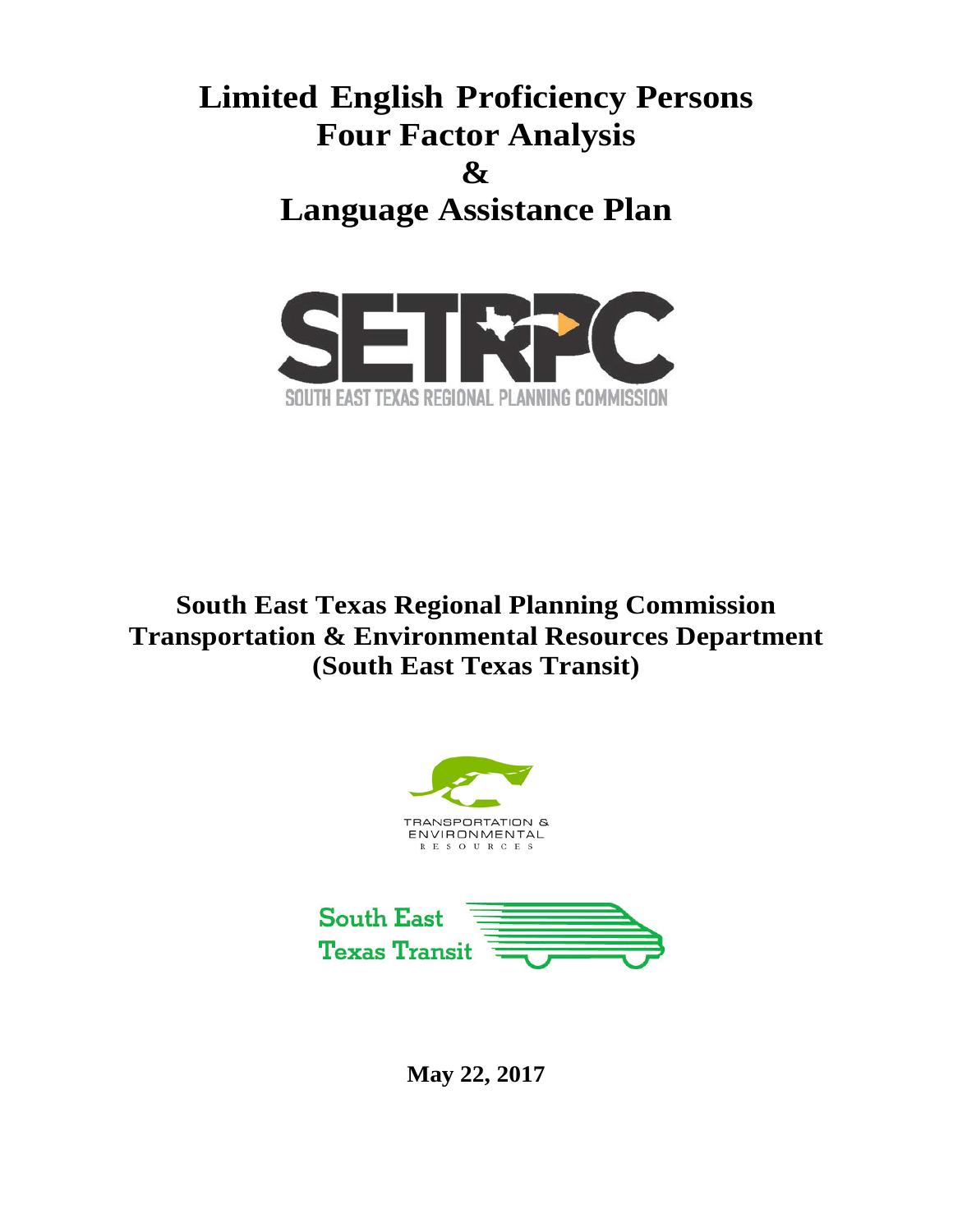#### **INTRODUCTION**

This *Limited English Proficiency Plan* has been prepared to address the South East Texas Transit's (SETT), responsibilities as a recipient of federal financial assistance as they relate to the needs of individuals with limited English proficiency language skills. The plan has been prepared in accordance with Title VI of the Civil Rights Act of 1964, 42 U.S.C. 2000d, et seq, and its implementing regulations, which state that no person shall be subjected to discrimination on the basis of race, color or national origin.

Executive Order 13166, titled *Improving Access to Services for Persons with Limited English Proficiency*, indicates that differing treatment based upon a person's inability to speak, read, write or understand English is a type of national origin discrimination. It directs each agency to publish guidance for its respective recipients clarifying their obligation to ensure that such discrimination does not take place. This order applies to all state and local agencies which receive federal funds, including all SETT's departments receiving federal grant funds.

#### **Plan Summary**

The SETRPC has developed this *Limited English Proficiency Plan* to help identify reasonable steps for providing language assistance to persons with limited English proficiency (LEP) who wish to access services provided. As defined Executive Order 13166, LEP persons are those who do not speak English as their primary language and have limited ability to read, speak, write or understand English. This plan outlines how to identify a person who may need language assistance, the ways in which assistance may be provided, staff training that may be required, and how to notify LEP persons that assistance is available.

In order to prepare this plan, the SETT used the four-factor LEP analysis which considers the following factors:

- 1. The number or proportion of LEP persons served or encountered by the eligible service population.
- 2. The frequency with which LEP individuals come in contact with SETT services.
- 3. The nature and importance of services provided by the SETT to the LEP population.
- 4. The resources available to the SETT and overall cost to provide LEP assistance.

A summary of the results of the four-factor analysis is in the following section.

#### **MEANINGFUL ACCESS: FOUR-FACTOR ANALYSIS**

#### **1. The number or proportion of LEP persons in the service area who may be served or are likely to require SETT services.**

SETT provides transportation service to residents in the rural areas of Jefferson, Orange and Hardin Counties. Staff reviewed the American Community Survey (ACS) 2011-2015 data to determine the proportion of the population within its service area that is of limited English proficiency. The ACS showed that 4,835 or 3.55% of the population within the SETT service area is of limited English proficiency; that is, they speak English less than "very well."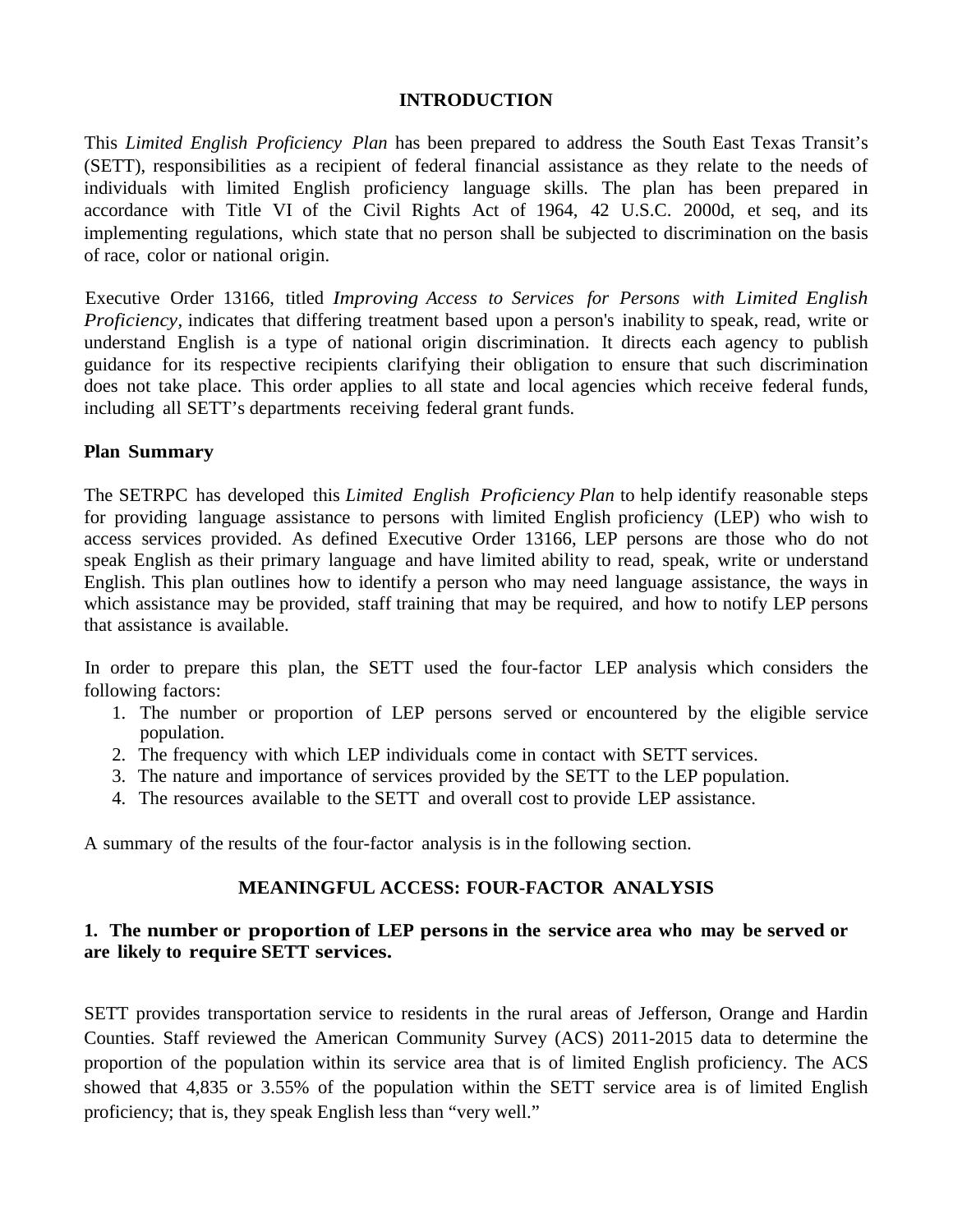The only LEP language group that meets the threshold of the Safe Harbor Provision (a language group that constitutes five percent or 1,000 persons, whichever is less, of the total population of persons eligible to be served or encountered) is the Spanish language group. The ACS was utilized to identify these language groups, as it provides a detailed breakdown by numerous languages. According to the ACS 2011-2015, there are 3,935 LEP individuals in the Spanish language group.

# **2. The frequency with which LEP persons come in contact with SETT services.**

The SETT staff reviewed the frequency with which the office staff and bus drivers have, or could have, contact with LEP persons. This includes surveying staff and conducting ride-alongs on the vehicles. To date, the SETT has had no requests for interpreters and no requests for translated program documents. However, LEP persons were helped by using family members as translators and SETT has brochures and notices translated into the Spanish language. The office staff and bus drivers have reported to have had very little contact with LEP persons.

# **3. The nature and importance of services provided by the SETT to the LEP population.**

South East Texas Transit operates a paratransit service that provides transportation for critical needs such as medical appointments, nutrition, employment, pharmacies and education as well as transportation to places that improve quality of life. SETT will transport riders to entertainment facilities, friend's houses, salons and barber shops and any other place that riders need transportation to access. Per the ACS 2011-2015, the overwhelming majority of the population within the SETT service area, 91.69% (149,936 people), speaks only English, while 9.97% (13,585 people) of the population speaks a language other than English. Of this 9.97% that speak a language other than English, only 3.55% (4,835 people) speak English less than "very well." This 3.55%, Spanish or Spanish Creole speakers, comprises South East Texas Transit's limited English proficiency population.

# **4. The resources available to the SETT, and overall costs to provide LEP assistance.**

The SETT reviewed its available resources that could be used for providing LEP assistance, which of its documents would be most valuable to be translated if the need should arise, and contracted services through a Disadvantaged Business Enterprise (DBE) to provide those document translations. Spanish translation, if needed within a reasonable timeframe, will be done through the DBE. Emergency or time sensitive translations will be done though agency staff. Other language translation would be provided through a telephone interpreter line, Language Line, for which the Public Transportation program would pay the fees.

# **LANGUAGE ASSISTANCE**

A person who does not speak English as their primary language and who has a limited ability to read, write, speak or understand English may be a Limited English Proficient person and may be entitled to language assistance with respect to SETT services. Language assistance can include interpretation, which means oral or spoken transfer of a message from one language into another language and/or translation, which means the written transfer of a message from one language into another language.

How the SETT staff may identify an LEP person who needs language assistance: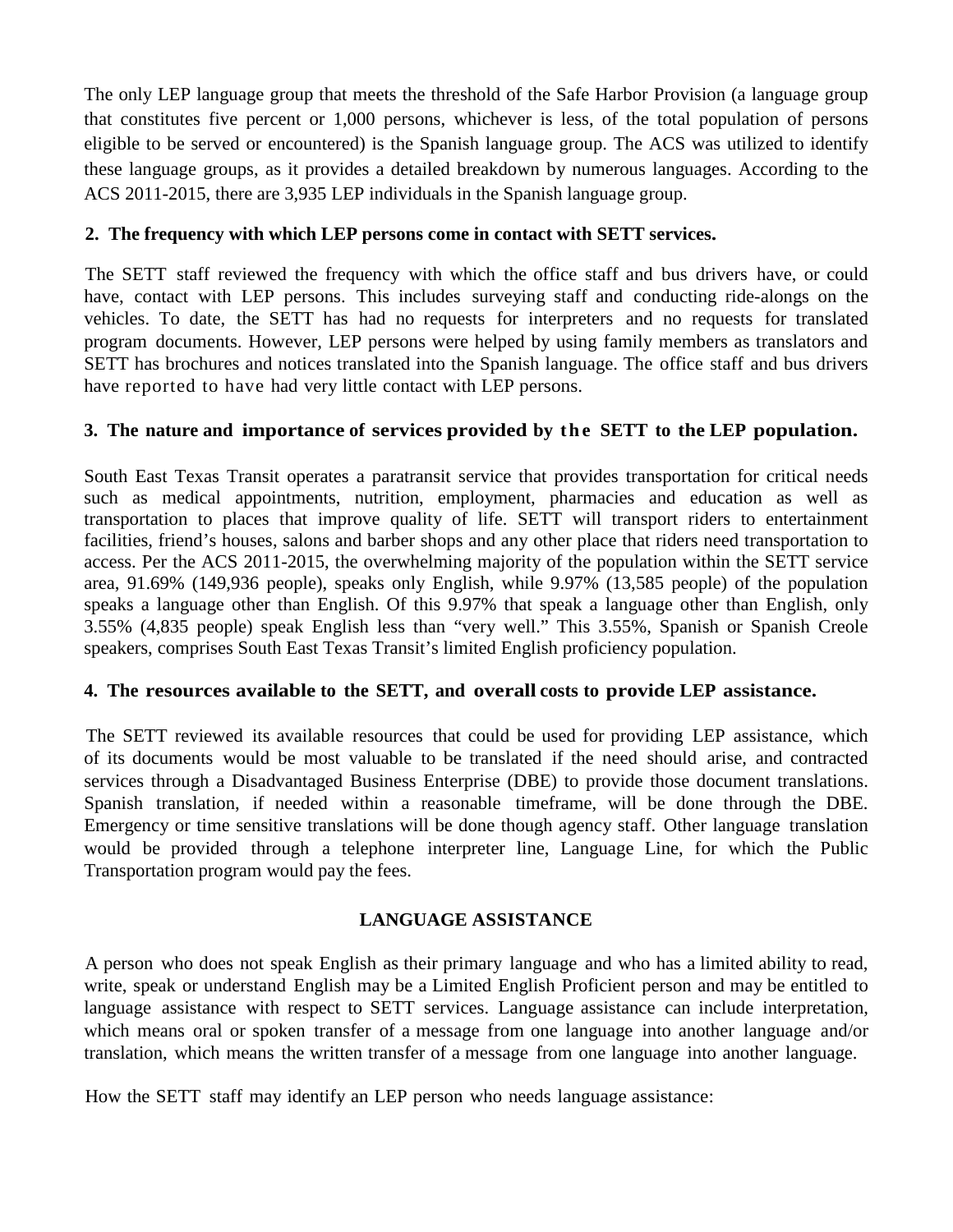- Post notice of LEP Plan and the availability of interpretation or translation services free of charge in languages LEP persons would understand.
- All SETT drivers are provided with "I Speak" cards to assist in identifying the language interpretation needed if the occasion arises.
- SETT staff will be informally surveyed annually on their experience concerning any contact with LEP persons.
- When the SETT sponsors an informational meeting or event, an advanced public notice of the event will be published including special needs related to offering a translator (LEP) or interpreter (sign language for hearing impaired individuals). Additionally, a staff person may greet participants as they arrive. By informally engaging participants in conversation it is possible to gauge each attendee's ability to speak and understand English. Although translation services may not be able to be provided at that particular event, it will help identify the need for future events.

#### **Language Assistance Measures**

Although there is a very low percentage in the SETT of LEP individuals, that is, persons who speak English "not well" or "not at all", it will offer the following measures:

- **1.** The SETT staff will take reasonable steps to provide the opportunity for meaningful access to LEP clients who have difficulty communicating English.
- **2.** The following resources will be available to accommodate LEP persons:
	- Brochures translated in Spanish made available at social services, workforce, transit, religious agencies, City Halls, and Regional Planning Commission.
	- Language interpretation will be accessible for all languages through Language Line, a telephone interpretation service.

#### **STAFF TRAINING**

The following training is provided to all staff:

- Information on the Title VI Policy and LEP responsibilities.
- Description of language assistance services offered to the public.
- Use of the "I Speak" cards.
- Documentation of language assistance requests.
- How to handle a potential Title VI/LEP complaint.

# **All contractors or subcontractors performing work for South East Texas Transit will be required to follow the Title VII/LEP guidelines.**

#### **TRANSLATION OF DOCUMENTS**

The South East Texas Transit weighed the cost and benefits of translating documents for potential LEP groups. Considering the expense of translating the documents, the likelihood of frequent changes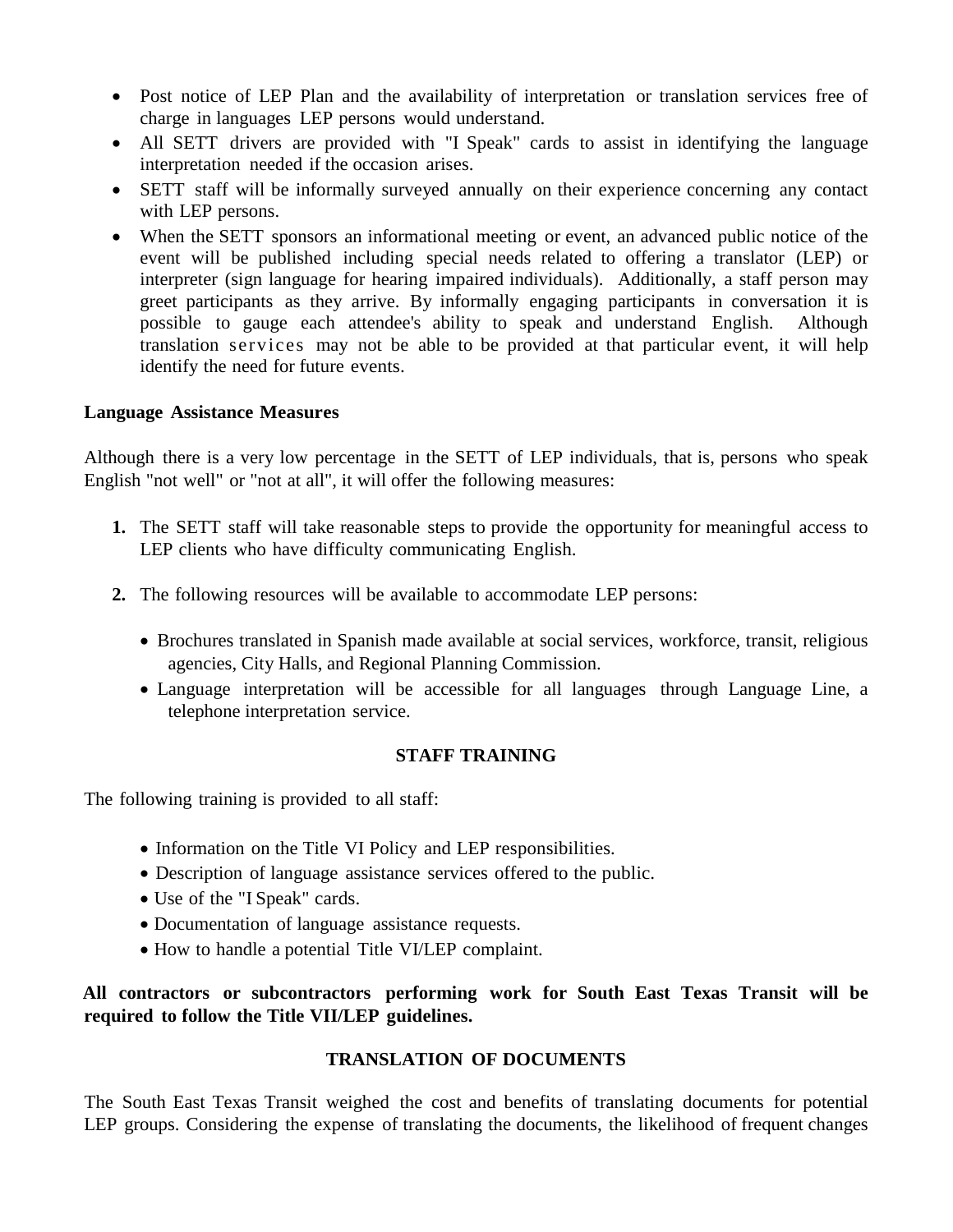in documents and other relevant factors, at this time it is an unnecessary burden to have all documents translated. SETT has translated brochures, flyers, billboards and LEP notices into the language of the limited English population most encountered. According to the data collected from the 2011-2015 ACS, SETRPC is required to provide translations of vital documents into Spanish or Spanish Creole in accordance with Safe Harbor Provisions because the service area meets the thresholds of an eligible LEP group consisting of five percent (5%) or 1,000 persons, whichever is less, of the total population of persons eligible to be served or likely to be served.

Due to the very small local LEP population, SETT does not have a formal outreach procedure in place, as of 2017. Translation resources have been identified and are limited in this region. However, when and if the need arises for LEP outreach, SETT will consider the following options:

• When staff prepares a document, or schedules a meeting, for which the target audience is expected to include LEP individuals, then documents, meeting notices, flyers, and agendas will be printed in an alternative language based on the known LEP population.

# **MONITORING**

Monitoring and Updating the LEP Plan - South East Texas Transit will update the LEP Plan as required. At a minimum, the plan will be reviewed and updated when new U.S. Census is available, or when it is clear that higher concentrations of LEP individuals are present in the SETT service area. Updates will include the following:

- The number of documented LEP person contacts encountered annually.
- How the needs of LEP persons have been addressed.
- Determination of the current LEP population in the service area.
- Determination as to whether the need for translation services has changed.
- Determine whether local language assistance programs have been effective and sufficient to meet the need.
- Determine whether the SETT's financial resources are sufficient to fund language assistance resources needed.
- Determine whether the SETT fully complies with the goals of this LEP Plan.
- Determine whether complaints have been received concerning the agency's failure to meet the needs of LEP individuals.
- Maintain <sup>a</sup> Title VI complaint log, including LEP to determine issues and basis of complaints.

# **EQUITY ANALYSIS FOR FACILITIES**

SETRPC has not built any facilities therefore no equity analysis is required.

# **DISSEMINATION OF THE SOUTH EAST TEXAS TRANSIT LEP PLAN**

- Post signs at conspicuous and accessible locations notifying LEP persons of the LEP Plan and how to access language services.
- State on agendas and public notices in the language LEP persons would understand that documents are available in that language upon request at 409-899-8444 ext 6601.